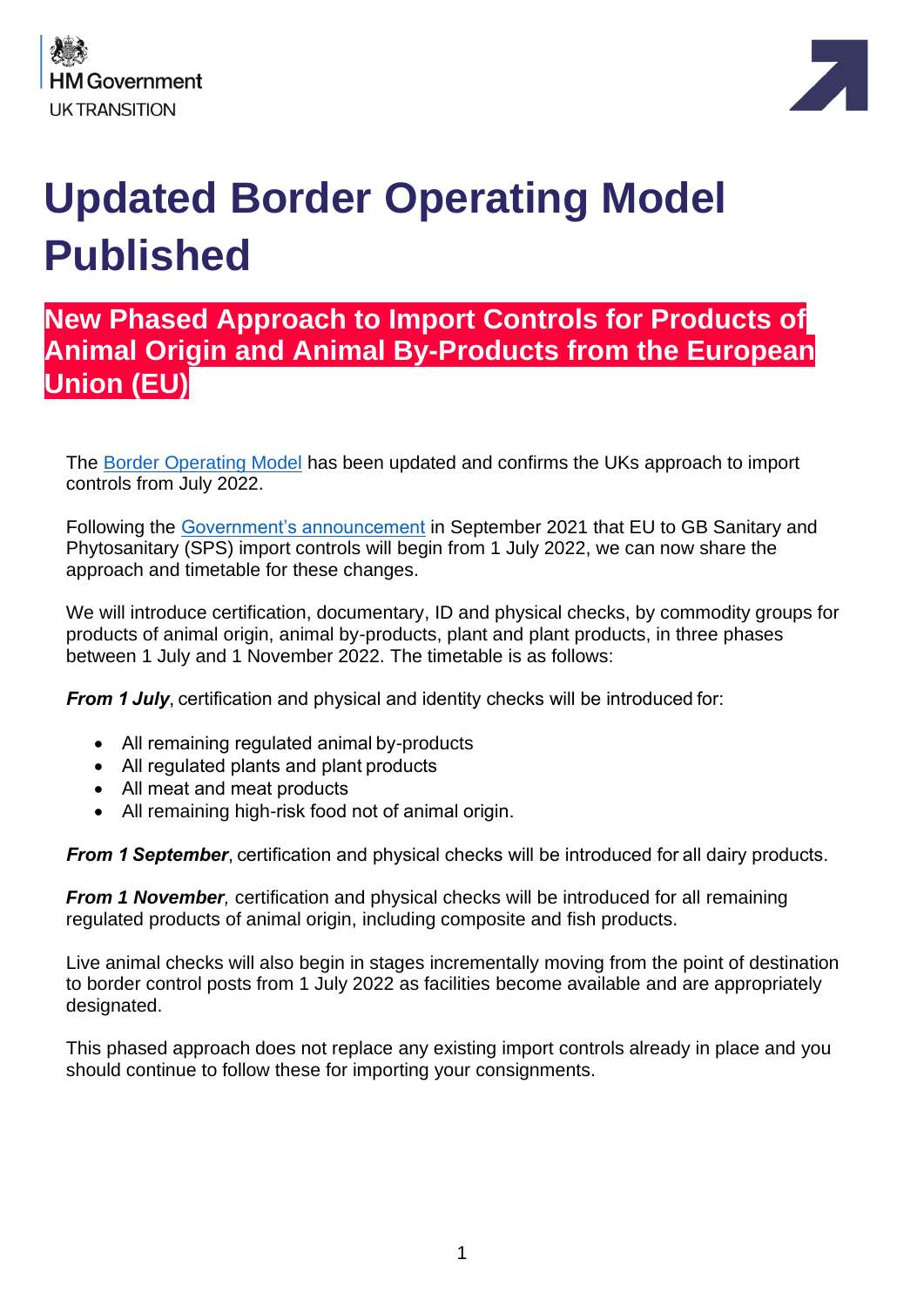



We will provide further information from early 2022 about the phased approach and the actions you can take to prepare. In the meantime, please ensure you are prepared for the pre-notification requirements from 1 January 2022.

# **Requirements from 1 January 2022**

From 1 January 2022, all POAO and ABP consignments need to be pre-notified on the Import of products, animals, food and feed system (IPAFFS). If you haven't done so already, please register for IPAFFS on [gov.uk.](https://www.gov.uk/guidance/import-of-products-animals-food-and-feed-system#register-for-ipaffs) There is information on how to register - [video](https://www.youtube.com/watch?app=desktop&v=9ftkdi7VjS8) and [guidance](https://www.gov.uk/guidance/import-of-products-animals-food-and-feed-system#register-for-ipaffs)

There is also a training [video](https://www.youtube.com/watch?app=desktop&v=_eTz70uw3XE) and [guidance](https://www.dropbox.com/scl/fi/nkg4nltxghurtqp9oncp3/Moving-Goods-from-the-European-Union-into-Great-Britain.-New-Requirements-from-January-2022.paper?dl=0&rlkey=xe77te92f6adbnez96b4h26s8#:uid=138885299980067847702463&h2=IPAFFS-Guidance-for-Traders-on) on how to create and complete a pre-notification on IPAFFS. Defra is running webinars on the import requirements from January 2022, which include a demonstration of completing a pre-notification on IPAFFS. You can attend a session by joining via the links below

| <b>Date</b>              | Time            | Link          |
|--------------------------|-----------------|---------------|
| Tuesday 23 November 2021 | $10.00 - 11.00$ | Click to join |
| Tuesday 30 November 2021 | $10.00 - 11.00$ | Click to join |
| Tuesday 7 December 2021  | $10.00 - 11.00$ | Click to join |

Pre-notification – you must pre-notify your consignment on IPAFFS, at least 4 hours in advance of arriving into Great Britain. The 4 hours arrangement will remain in place until 30 June 2022.

We will provide information on pre-notifying your goods from 1 July 2022, in due course.

# **Resources available:**

There are more detailed FAQs on January 2022 requirements available on the microsite – [POAO,](https://www.dropbox.com/s/huitnhdpss7xshg/EU-GB%20POAO%20FAQs%20v2.2.pdf?dl=0) [ABP,](https://www.dropbox.com/s/sxkkswuitflvcfd/EU-GB%20ABP%20FAQs%20v1.0.pdf?dl=0) [Composite Products,](https://www.dropbox.com/s/v3jqxmx792rrx26/EU-GB%20composite%20products%20FAQs%20v1.3.pdf?dl=0) [IPAFFS.](https://www.dropbox.com/s/b8pamrjrs0nfxcu/IPAFFS_FAQS_V1.0.pdf?dl=0)

If you cannot find the information you need, please contact: traders@defra.gov.uk.

Trader Readiness Team Animal and Animal Imports (EU to GB) Department for Environment, Food & Rural Affairs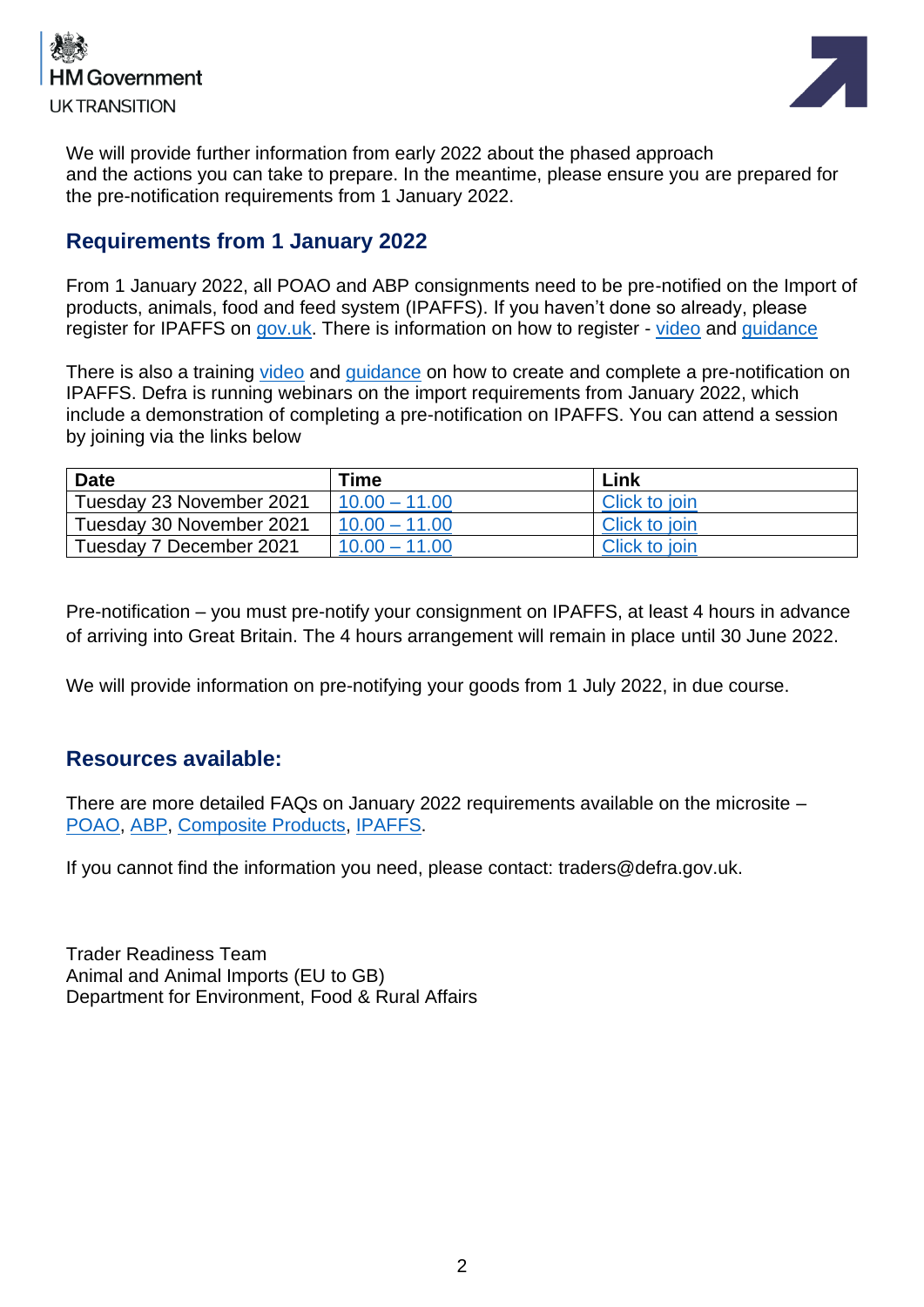



# **Frequently Asked Questions**

#### **Do I need to enter via a Border Control Post?**

Between 1 January and 30 June 2022, your consignment can enter via any point of entry and will not be subject to any new checks.

From 1 July 2022, your consignment must enter via a point of entry with a border control post that has been designated to receive those goods. This applies even if your goods are not subject to certification or physical checks until a later date in the timetable.

For example: you are importing cheese on 10 July 2022, certification and physical checks for dairy products don't come into effect until 1 September 2022. Your consignment must still enter through a point of entry with a border control post designated to accept dairy products.

#### **Can I continue to import Prohibited and Restricted (P&R) goods?**

Between 1 January and 30 June 2022, businesses can continue to import the following commodities from the EU into Great Britain

- chilled minced meat (beef, pork, lamb, mutton and goat)
- chilled and frozen minced poultry meat
- mechanical separated meat from porcine, poultry and ratite or game birds
- ungraded eggs
- chilled meat preparations

We will provide information about the requirements for these goods from 1 July 2022, in due course.

#### **What do I need to do for goods transiting Great Britain from January and July 2022?**

Consignments of EU origin and/or third country that have been cleared for free circulation in the EU can continue to transit through Great Britain as they do today.

From 1 January 2022, EU origin animal products transiting through Great Britain using the land bridge will need to be pre-notified via IPAFFS before they enter Great Britain. When these goods leave Great Britain, you will also need to notify authorities that the goods are leaving the country.

We will provide information on the requirement for these goods transiting from 1 July 2022 in due course.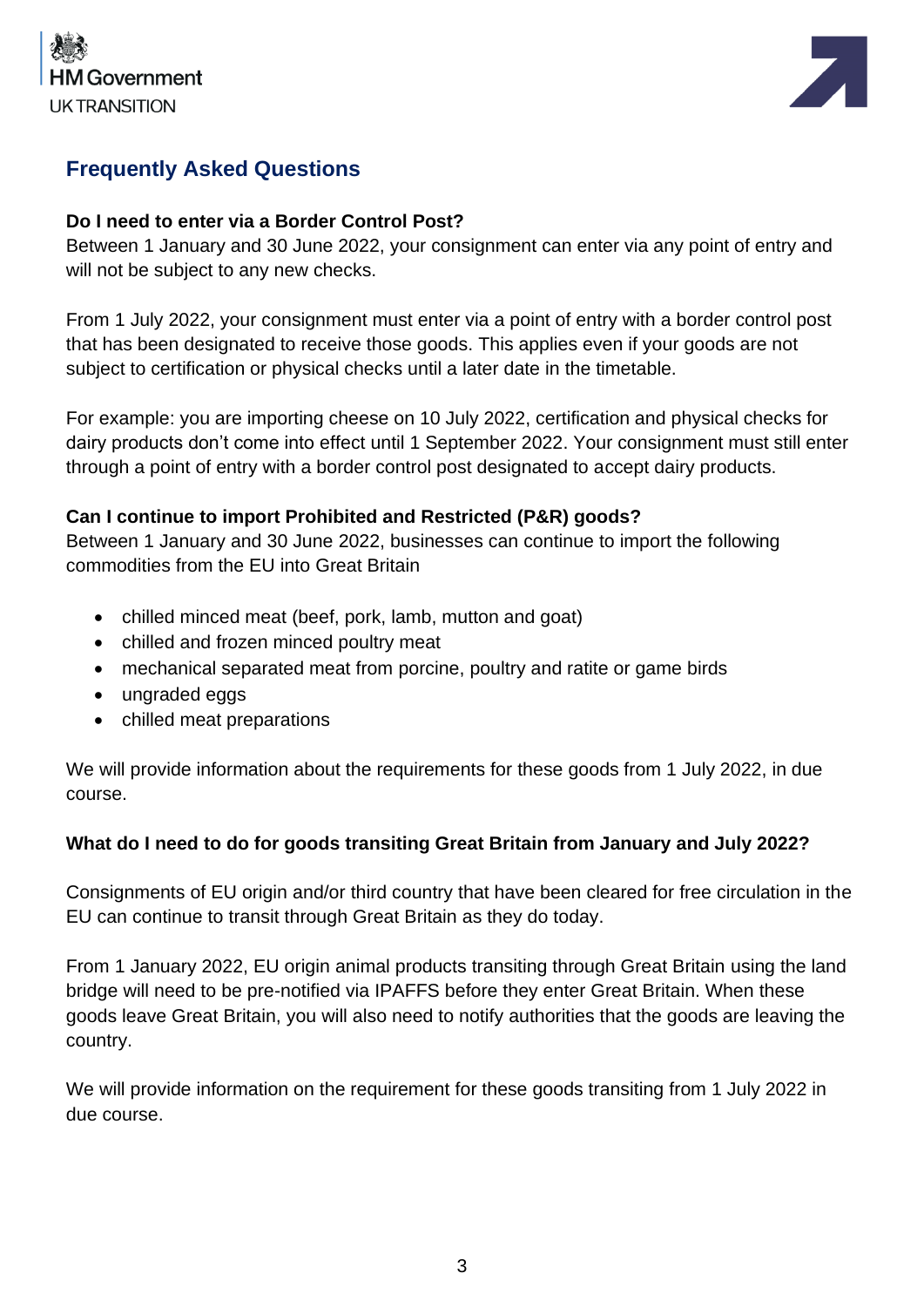



#### **My composite product is exempt from certification, will I need to pre-notify its arrival into Great Britain?**

No, if your product meets the requirements for exemption from Sanitary and Phytosanitary (SPS) controls you do not need to pre-notify authorities of its arrival.

Further information is available on [gov.uk](https://www.gov.uk/guidance/import-or-move-composite-products-from-the-eu-and-northern-ireland-to-great-britain)

**Does this remove any controls from products under safeguard measures?** No, products being imported under safeguard measures must continue to follow existing requirements and controls.

Import requirements are already in place for a small number of POAO subject to safeguard measures.

Emergency safeguard action can be taken at very short notice to prohibit or restrict the importation of certain products from certain countries following an outbreak of disease or a public health issue (such as avian or swine flu). Information on the latest updates concerning disease outbreaks which may affect imports into the UK can be found on [gov.uk](https://www.gov.uk/guidance/import-or-move-food-and-drink-from-the-eu-and-northern-ireland-to-great-britain#check-what-documents-you-need)

POAO subject to safeguard measures are required to be pre-notified in advance of arrival using IPAFFS and all goods must be accompanied by an Export Health Certificate.

The GB importer will also need to supply the EU exporter/ Certifying Officer (usually an Official Veterinarian) with the unique notification number (UNN) that is produced when the importer notifies the UK's Animal and Plant Health Agency (APHA) about the import.

The exporter must add the UNN to the Export Health Certificate. If the safeguard measure is in place due to a new or emerging disease outbreak, and the commodity code is not available in IPAFFS, there may be other steps traders need to take to pre-notify.

#### **How and where will I need to pre-notify my goods from 1 January 2022?**

[IPAFFS](https://www.gov.uk/guidance/import-of-products-animals-food-and-feed-system) is the import of products, animals, food and feed system (IPAFFS) and is the system used to notify the arrival of imports of live animals, animal products and high-risk food and feed not of animal origin.

It is the responsibility of the GB importer (or a representative acting on their behalf) to register for IPAFFS and pre-notify the relevant authority of the goods' arrival.

You can watch the video on [how to register](https://www.youtube.com/watch?v=9ftkdi7VjS8) for IPAFFS and [how to pre-notify.](https://www.youtube.com/watch?v=_eTz70uw3XE)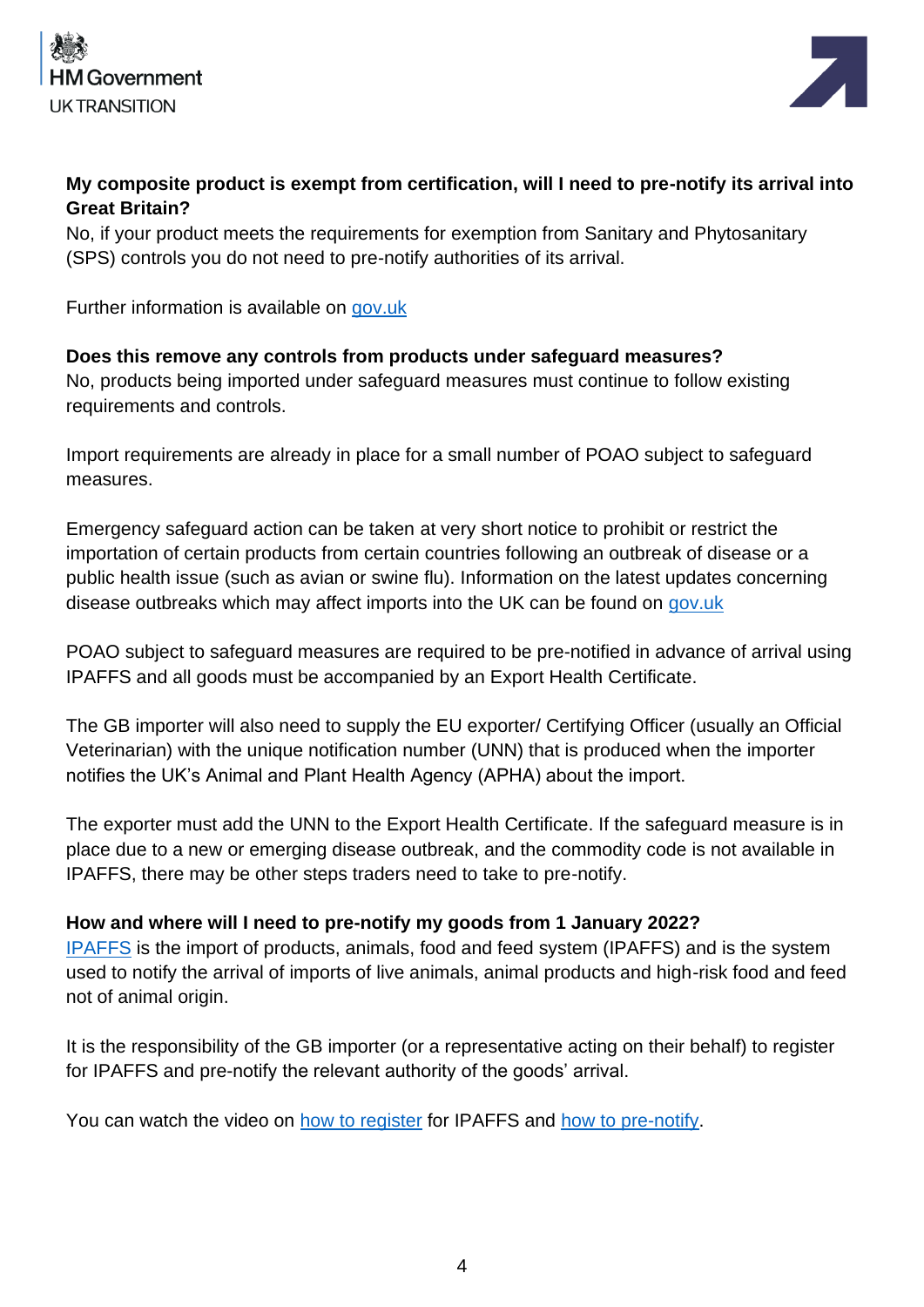

**UK TRANSITION** You can register for IPAFFS on gov.uk



# **Can I do one notification on IPAFFS for my full consignment, even if it includes several different products and going to multiple destinations?**

From 1 January to 30 June 2022, you are required to notify each product type on IPAFFS and not the full consignment in one notification.

Example one: your consignment includes 100 pork joints, 500 packs of cheese, 200 cans of pet food and, is destined for two locations in Great Britain.

You will need three notifications because you have three different product types (pork, cheese and petfood) even though two products are going to the same address.

Example two: if your consignment includes 100 packs of cheddar, 100 packs of mozzarella cheese, 100 packs of brie, 50 pork joints and is destined for two locations in Great Britain. You will need two notifications because you have three of the same product types, cheese that is going to the same location and one product type, pork that is going to a different location in Great Britain.

Pre-notifications for different products can only be grouped in one if they are the same product type and are being sent to the same place of destination.

From 1 July 2022, you will need to submit a pre-notification for each health certificate issued for your consignments. This may mean you will need to submit a different number of notifications and we will provide further details in 2022.

# **What information do I need to complete a pre-notification on IPAFFS?**

From 1 January to 30 June 2022, you will require the following information to complete a notification on IPAFFS.

- What type of animal product or goods you're importing (i.e., POAO, ABP, HRFNAO)
- Origin of the animal product or goods (which country it was produced, originated in)
- Commodity code
- Commodity type
- Species of the commodity
- Commodity weight (kg)
- Date of arrival into Great Britain
- Reason for importing consignment (i.e., internal market, transit, research etc)
- Consignment's place of destination
- Addresses and contact details for place of origin, importer and place of destination
- Details of port of entry